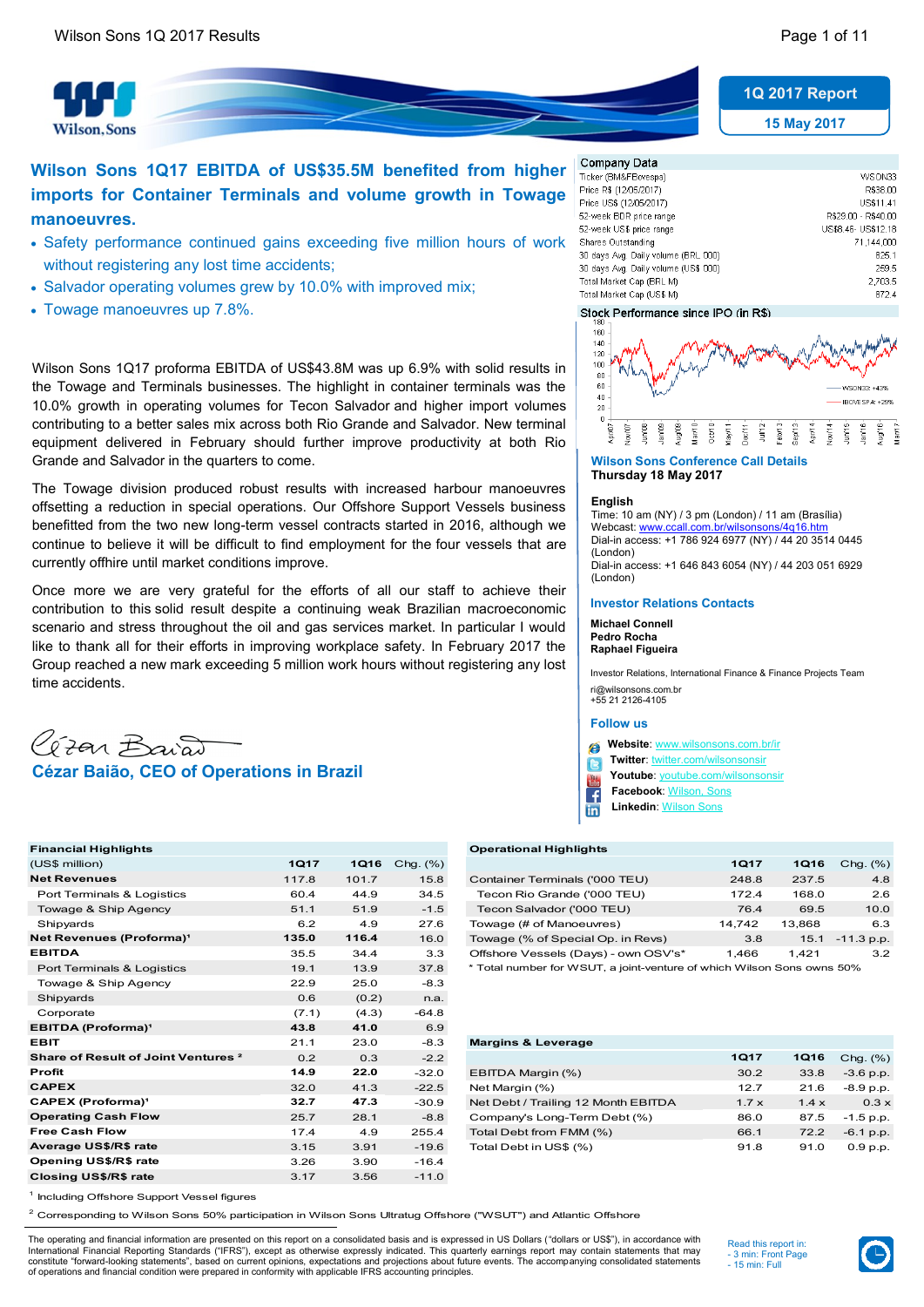## Wilson Sons 1Q 2017 Results **Page 2 of 11** Nilson Sons 1Q 2017 Results

| <b>Net Revenues</b>                |       |       |          |
|------------------------------------|-------|-------|----------|
| (US\$ millions)                    | 1017  | 1016  | Chg. (%) |
| Port Terminals & Logistics         | 60.4  | 44.9  | 34.5     |
| Towage & Ship Agency               | 51.1  | 51.9  | $-1.5$   |
| Shipyards                          | 6.2   | 4.9   | 27.6     |
| <b>Total</b>                       | 117.8 | 101.7 | 15.8     |
| Offshore Vessels (JV)              | 17.3  | 14.7  | 17.5     |
| <b>Total WS + Offshore Vessels</b> | 135.0 | 116.4 | 16.0     |

#### **Consolidated Income Statement**

| (US\$ millions)                                | <b>1Q17</b> | <b>1Q16</b> | Chg. (%) |
|------------------------------------------------|-------------|-------------|----------|
| <b>Net Revenues</b>                            | 117.8       | 101.7       | 15.8     |
| <b>Raw Materials</b>                           | (8.9)       | (9.0)       | 0.3      |
| <b>Operating Materials</b>                     | (4.5)       | (5.0)       | 10.2     |
| Petrol & Oil                                   | (4.4)       | (3.9)       | $-12.4$  |
| Employee benefits expense                      | (41.0)      | (30.3)      | $-35.2$  |
| Salaries and benefits                          | (33.5)      | (24.8)      | $-34.7$  |
| Payroll taxes                                  | (6.6)       | (4.4)       | $-49.5$  |
| <b>Pension Costs</b>                           | (0.3)       | (0.2)       | $-40.1$  |
| Long Term Incentive Plan                       | (0.6)       | (0.8)       | 27.7     |
| <b>Other Operating Expenses</b>                | (32.5)      | (27.9)      | $-16.3$  |
| Services <sup>1</sup>                          | (8.2)       | (6.9)       | $-20.1$  |
| <b>Freight and Rentals</b>                     | (5.7)       | (4.8)       | $-18.7$  |
| <b>Rent of Tugs</b>                            | (5.1)       | (6.7)       | 23.7     |
| Energy, Water and Communic.                    | (3.6)       | (3.4)       | $-7.3$   |
| <b>Container Handling</b>                      | (5.0)       | (3.1)       | -57.5    |
| Insurance                                      | (1.1)       | (0.8)       | $-28.7$  |
| Others <sup>2</sup>                            | (3.7)       | (2.2)       | $-71.9$  |
| Profit on disposal of PP&E                     | 0.1         | (0.1)       | n.a.     |
| <b>EBITDA</b>                                  | 35.5        | 34.4        | 3.3      |
| Depreciation & Amortisation                    | (14.4)      | (11.4)      | $-26.8$  |
| <b>FBIT</b>                                    | 21.1        | 23.0        | $-8.3$   |
| Share of Result of Joint Ventures <sup>4</sup> | 0.2         | 0.3         | $-2.2$   |
| Interest on Investments                        | 1.8         | 2.3         | $-21.5$  |
| Interest on Bank Loans and Leases              | (3.4)       | (2.8)       | $-23.6$  |
| FX on Investments and Loans                    | 1.5         | 6.0         | $-75.5$  |
| <b>Other Financial Results</b>                 | 0.0         | 0.3         | $-89.1$  |
| Exchange Gain (Loss) <sup>3</sup>              | 2.7         | 4.2         | $-34.2$  |
| Profit before tax                              | 24.0        | 33.2        | $-27.8$  |
| <b>Current Taxes</b>                           | (7.3)       | (9.5)       | 22.9     |
| <b>Deferred Taxes</b>                          | (1.7)       | (1.8)       | 2.1      |
| <b>Profit</b>                                  | 14.9        | 22.0        | $-32.0$  |

1 Temporary workers, Outsourced Services, etc

2 Travel, Sales Comission, Audit Fees, PIS & COFINS Credits, etc.

3 Exchange Gain (Loss) on Translation of Monetary Items

4 Corresponding to Wilson Sons participation in WSUT (50%) and Atlantic Offshore (50%)

| <b>Exchange rate effects</b>             |       |      |          |
|------------------------------------------|-------|------|----------|
|                                          | 1017  | 1016 | Chq.(%)  |
| Monetary Items                           | 2.7   | 4.2  | $-34.2$  |
| <b>Deferred Taxes</b>                    | (0.1) | 26   | n.a.     |
| FX impact of loans and investments       | 1.5   | 6.0  | $-75.5$  |
| <b>Total Exchange Effects</b>            | 4.1   | 12.7 | $-67.7$  |
| Opening US\$/R\$ rate                    | 3.26  | 3.90 | $-0.2$   |
| Closing US\$/R\$ rate                    | 3.17  | 3.56 | $-0.1$   |
| R\$ Revaluation/Devaluation in Period (% | 2.8%  | 8.7% | $-68.1%$ |

## **Net Revenues**

US\$ proforma revenues increased against the comparative with the stronger R\$ exchange rate benefiting Container Terminal revenue and the solid operational results of the Offshore Support Vessels.

## **Costs, Expenses & Net Income**

The average R\$ exchange rate in 1Q17 was 19.6% higher than 1Q16, contributing to general increases in US\$ reported costs. The following items were observed:

- Raw Materials were relatively unchanged with reduced operating materials offset by increased consumption of petrol and oil.
- Personnel Expenses were impacted by the 19.6% appreciation of average exchange rate for the R\$. Headcount of 4,202 at quarter end was 2% lower than the 1Q16 close. The major contributor to headcount reduction was the Shipyard business, although reported Shipyard salaries were US\$1.4M higher in 1Q17 than 1Q16 due to the effect of intercompany elimination of own vessel construction in the comparative. Redundancy costs related to restructuring contributed US\$1.2M.
- The Brazilian Federal Government has lifted the payroll exemption for most business sectors from 1 July 2017. The net 2017 IFRS EBITDA impact expected for Wilson Sons is approximately US\$5.8M using quarter end exchange rates. Our 50% share in the Offshore Support Vessels joint venture is expected to have an additional US\$0.5M effect on its EBITDA.
- Rent of tugs was lower with the acquisition in March 2016 of six tugboats previously leased in the state of Pará. In addition, delivery of six new towage vessels to the Wilson Sons fleet between 4Q15 and 1Q17 also reduced leasing requirements.
- Container Handling cost increased due to specific recognition in the Logistics business.
- Depreciation increased principally due the stronger average R\$ and its effects in R\$ functional currency subsidiaries together with increase in the towage fleet.
- Profit was affected by three significant foreign exchange effects on our consolidated income statement:
	- First, an exchange gain of US\$2.7M as a result of balance sheet translations of R\$ denominated net monetary assets, such as net accounts payable and receivable, cash & equivalents;
	- Second, a net US\$0.1M negative impact on deferred taxes principally a result of the Company's fixed assets and US\$ loans. With the R\$ appreciation the net future tax deduction allowable of net assets and loans represents a lesser amount when converted to the US\$ reporting currency;
	- Third, a US\$1.5M positive FX impact on investments and loans due to US\$ denominated debt in subsidiaries with R\$ reporting currency.
- 1Q17 Profit excluding the three items identified above would have been US\$10.8M.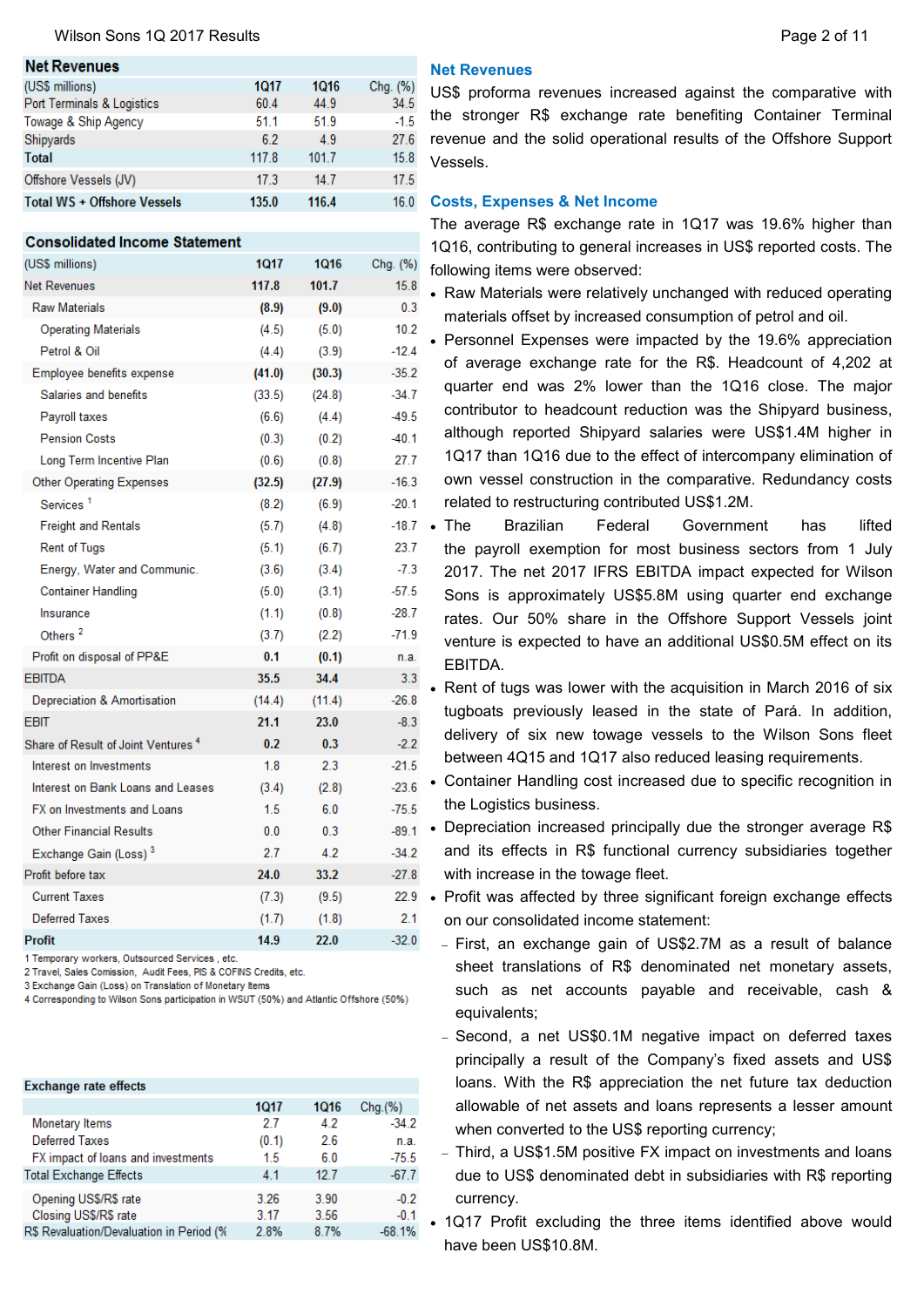| <b>CAPEX</b>                       |          |          |          |
|------------------------------------|----------|----------|----------|
| (US\$ millions)                    | 1017     | 1016     | Chg. (%) |
| Port Terminals & Logistics         | 21.7     | 10.3     | 110.0    |
| Towage & Ship Agency               | 2.4      | 30.7     | $-92.3$  |
| Shipyards                          | 0.1      | 0.1      | $-31.5$  |
| Corporate                          | 0.3      | 0.2      | 49.4     |
| <b>Total (IFRS)</b>                | 24.5     | 41.3     | $-40.8$  |
| CAPEX - Offshore Vessels (JV)      | 0.7      | 6.0      | $-89.0$  |
| Total (WS + Offshore Vessels)      | 25.1     | 47.3     | $-46.8$  |
|                                    |          |          |          |
| <b>Net Debt</b>                    | 31/03/17 | 31/12/16 | Chg. (%) |
| (US\$ millions)                    |          |          |          |
| <b>Total Debt</b>                  | 380.3    | 377.8    | 0.6      |
| <b>Short Term</b>                  | 53.4     | 51.0     | 4.7      |
| <b>Long Term</b>                   | 326.9    | 326.8    | 0.0      |
| (-) Cash & Cash Equivalents        | (118.0)  | (112.4)  | 5.0      |
| $(=)$ Net Debt (Cash) <sup>1</sup> | 262.3    | 265.4    | $-1.2$   |
|                                    |          |          |          |

<sup>1</sup> Cash and Cash Equivalents includes amounts placed on short-term investments.



**Consolidated Cash Flows\*** 41.9





\*\*\*Including Lease arrangements \*Please see Consolidated Cash Flows and note 27 of Financials Statements for more details \*\*Property, Plant and Equipment Cash Investment

## Cornorate

| corporate                        |       |       |          |
|----------------------------------|-------|-------|----------|
| (US\$ millions)                  | 1017  | 1016  | Chg. (%) |
| Employee benefits expense        | (4.4) | (4.0) | $-10.4$  |
| <b>Other Operating Expenses</b>  | (2.7) | (0.3) | $-744.4$ |
| <b>EBITDA</b>                    | (7.1) | (4.3) | $-64.8$  |
| 1 Property, Plant, and Equipment |       |       |          |

## **GROUP WS: 2010 - 2017 LOST TIME INJURY FREQUENCY RATE (LTIF)**



## **CAPEX**

- The IFRS quarterly CAPEX is lower largely as a result of tugboat construction completed in 2016. The Rio Grande and Salvador container terminals both received new container cranes in the quarter including three ship-to-shore (STS) and eight rubber-tyregantry (RTG) yard cranes for Rio Grande and three electric rubber-tyred-gantry (RTG) yard cranes in Salvador. This is part of the Company's ongoing commitment to increase productivity and improve efficiency across all its Brazilian port infrastructure assets.
- Non-consolidated Offshore Support Vessels joint venture (WSUT) CAPEX decreased with the 2016 completion of the fleet construction plan for the 23 vessels currently in the fleet.

## **Debt and Cash Profiles**

- Net debt totalled US\$262.3M, with debt service ratios benefitting from low average interest costs and long amortisation periods.
- The reported IFRS figures do not include US\$254.4M of net debt from the Company's 50% share in the Offshore Support Vessels joint venture.
- The Net Debt to EBITDA ratio for the trailing twelve months was 1.7x. If the Offshore Vessels business were proportionally consolidated, the trailing twelve month Net Debt to EBITDA would have been 2.7x.
- Cash, cash equivalents and short-term investments increased from the previous quarter to US\$118.0M, primarily due to operational cash generation.
- At quarter-end 86% of debt was long-term. **114.9**
- At 31 December 2016, the Group had US\$29.0M of undrawn borrowing facilities available.

## **Corporate Costs** 4.7

- Corporate costs include head office and group support functions together with costs not allocated to the individual businesses.
- Corporate costs are predominantly denominated in R\$.
- Corporate costs were higher than the comparative period principally as a result of a 16.4% appreciation of the average R\$ exchange rate against the comparative.

## **Wilson Sons Group Work Safety**

 As testament to our work for continuous improvements in workplace safety, the Wilson Sons Group reached a new mark exceeding five million work hours without registering any lost time accidents in February 2017, which corresponds to more than 4 consecutive months without occurrence.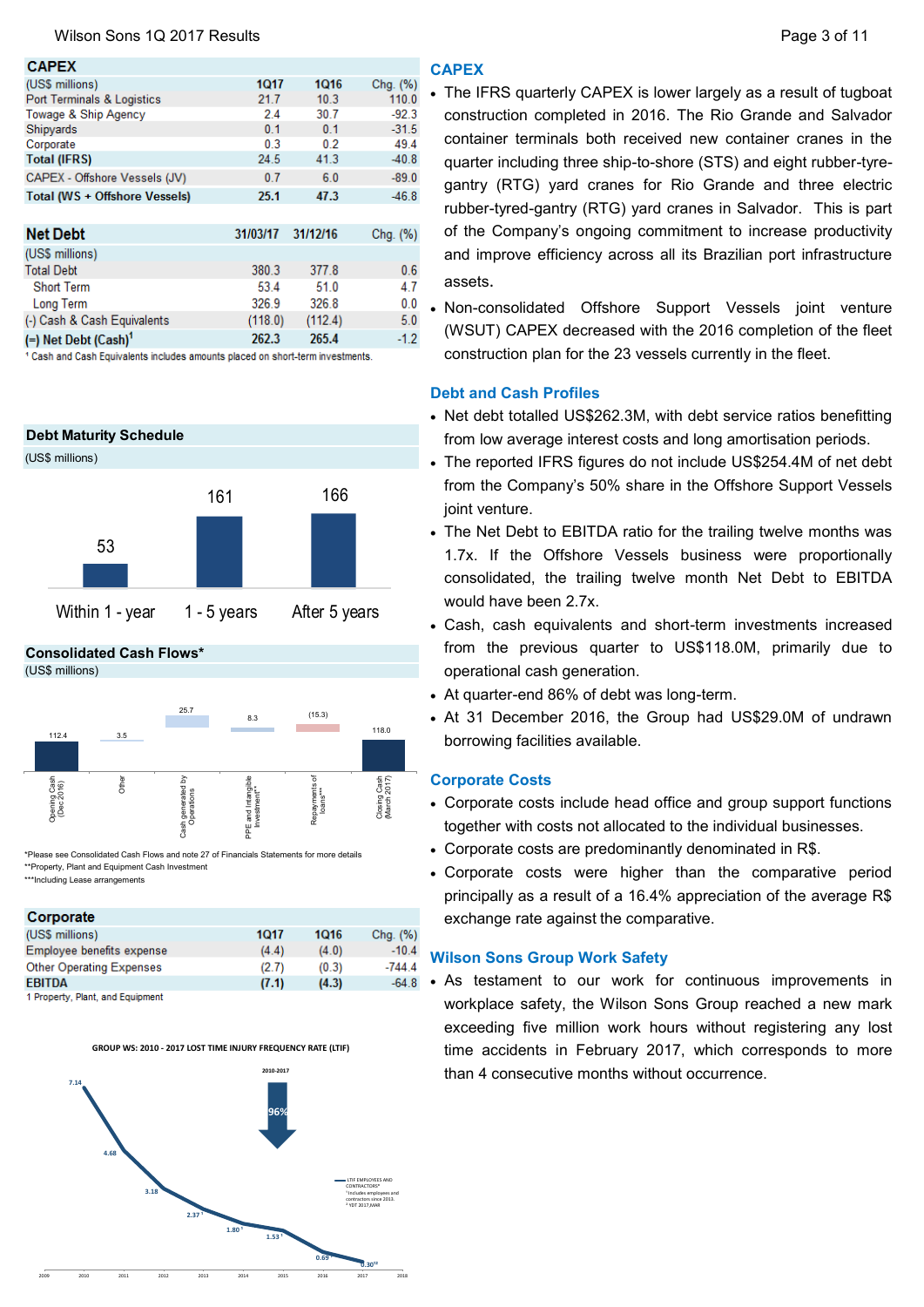Wilson Sons 1Q 2017 Results **Page 4 of 11** Nilson Sons 1Q 2017 Results

| <b>Container Terminals</b>  |             |      |             |
|-----------------------------|-------------|------|-------------|
|                             | <b>1Q17</b> | 1Q16 | Chg. $(\%)$ |
| Net Revenues (US\$ million) | 43.8        | 29.3 | 49.6        |
| <b>Container Handling</b>   | 24.9        | 17.9 | 39.4        |
| Warehousing                 | 10.4        | 5.7  | 83.6        |
| Other Services <sup>1</sup> | 8.4         | 5.7  | 47.7        |
| EBITDA (US\$ million)       | 19.4        | 11.6 | 67.6        |
| EBIT (US\$ million)         | 14.7        | 77   | 90.0        |
| EBITDA Margin (%)           | 44.3        | 39.5 | 4.7 p.p.    |
| EBIT Margin (%)             | 33.5        | 26.4 | 7.1 p.p.    |

**Volume indicators** TEU '000 **1Q17 1Q16** Chg. (%)

| <b>Tecon Rio Grande</b> |       |       |        |
|-------------------------|-------|-------|--------|
| Full                    | 108.8 | 101.9 | 6.8    |
| Export                  | 52.7  | 54.6  | $-3.4$ |
| <b>Import</b>           | 16.8  | 15.4  | 9.1    |
| Cabotage                | 12.1  | 10.5  | 15.0   |
| Others $1$              | 27.2  | 21.4  | 27.1   |
| Empty                   | 63.6  | 66.1  | $-3.8$ |
| Total                   | 172.4 | 168.0 | 2.6    |
|                         |       |       |        |
| <b>Tecon Salvador</b>   |       |       |        |
| Full                    | 57.3  | 51.2  | 11.8   |
| Export                  | 23.5  | 26.0  | $-9.4$ |
| <b>Import</b>           | 15.6  | 10.6  | 47.7   |
| Cabotage                | 14.1  | 12.1  | 17.1   |
| Others $1$              | 4.0   | 2.6   | 55.1   |
| Empty                   | 19.2  | 18.3  | 4.9    |
| Total                   | 76.4  | 69.5  | 10.0   |
|                         |       |       |        |
| <b>Grand Total</b>      | 248.8 | 237.5 | 48     |

## **O&G Support Base ("Brasco")**

|                             | 1017    | <b>1Q16</b> | Chg. (%)        |
|-----------------------------|---------|-------------|-----------------|
| Net Revenues (US\$ million) | 3.7     | 5.1         | $-27.0$         |
| EBITDA (US\$ million)       | $-0.1$  | 1.3         | n.a.            |
| EBIT (US\$ million)         | $-1.1$  | 0.8         | n.a.            |
| EBITDA Margin (%)           | $-3.2$  |             | 26.7 -29.8 p.p. |
| EBIT Margin (%)             | $-30.6$ | 15.1        | $-45.6$ p.p.    |
|                             |         |             |                 |

## **Volume Indicators**

#### **1Q17 1Q16** Vessel Turnarounds Total (#)<sup>1</sup> 86 235 <sup>1</sup> Includes all base operations

| Logistics                            |        |      |          |
|--------------------------------------|--------|------|----------|
|                                      | 1017   | 1016 | Chq. (%) |
| Net Revenues (US\$ million)          | 12.9   | 10.6 | 22.0     |
| EADI, LCs, Transport & Allink (100%) | 12.6   | 10.3 | 22.1     |
| In-house Operations                  | 0.3    | 0.3  | 17.3     |
| EBITDA (US\$ million)                | $-0.2$ | 1.0  | n.a.     |
| EBIT (US\$ million)                  | $-0.6$ | 0.6  | n.a.     |
| EBITDA Margin (%)                    | n.a.   | 9.0  | n.a.     |
| EBIT Margin (%)                      | n.a.   | 5.9  | n.a.     |

# **Port & Logistics Services**

## **Container Terminals**

- The majority of Container Terminal revenues and all costs are R\$ based.
- Tecon Rio Grande 1Q17:
- Export volumes were down 3.4% with tobacco and frozen chicken impacted by the lower handling;
- Import volumes were up 9.1% due to plastics, parts & pieces and chemicals;
- Cabotage volumes were up 15.0% mainly due to the higher volumes of rice and wood handled; and
- Other volumes increased 27.1% for the quarter due to the improved volume of transhipment with the Santa Clara inland waterway service contributing.
- Tecon Salvador 1Q17:
	- Export volumes were down 3.4% against the comparative quarter, mainly due to the lower international demand for products such as ores, cellulose, juice, fruit pulps and tires;
	- $-$  Import volumes were up 47.7% driven mainly by cargoes related to the solar sector (photovoltaic panels). Other important volumes were fertilizers, chemicals and petrochemicals;
	- Cabotage was up 17.1% due to increases in the volumes of chemicals, petrochemicals and polymers.
- Other volumes were up mainly due to the increased volumes for transhipment.
- 4.8 During the quarter the Brazil Federal Government, Nacional Waterways Transport Agency (ANTAQ), the port Authority of Bahia (CODEBA) and Tecon Salvador S.A. were officially notified by a Regional Federal Court of the decision requesting suspension of the works for expansion of Tecon Salvador. On 11 May the court ruled in favour of the appeal against the injunction. The Company continues to take all the necessary measures to ensure expansion of the terminal planned between the end of 2017 and 2019.

## **Oil & Gas Support Base ("Brasco")**

 $-63.4$ 

- Brasco Revenues reduced in 1Q17 compared with 1Q16 due to the continuing difficult oil and gas services market and the end of a client operation in October 2016. There was a decrease in the number of spot and long-term vessel turnarounds.
- Revenues were somewhat supported by the higher volume of layup operations in Brasco Rio in 1Q17.
- Chg.  $%$   $\bullet$  EBITDA was impacted by the decreased number of operations in comparison to 1Q16.

## **Logistics** (Considering 100% share of Allink NVOCC)

- The Logistics bonded warehousing business and Allink were impacted by continuing weakness in the Brazilian economy creating a difficult import environment.
- Revenue and Expense increases were largely a result of the 16.4% appreciation in the average exchange rate against the comparative.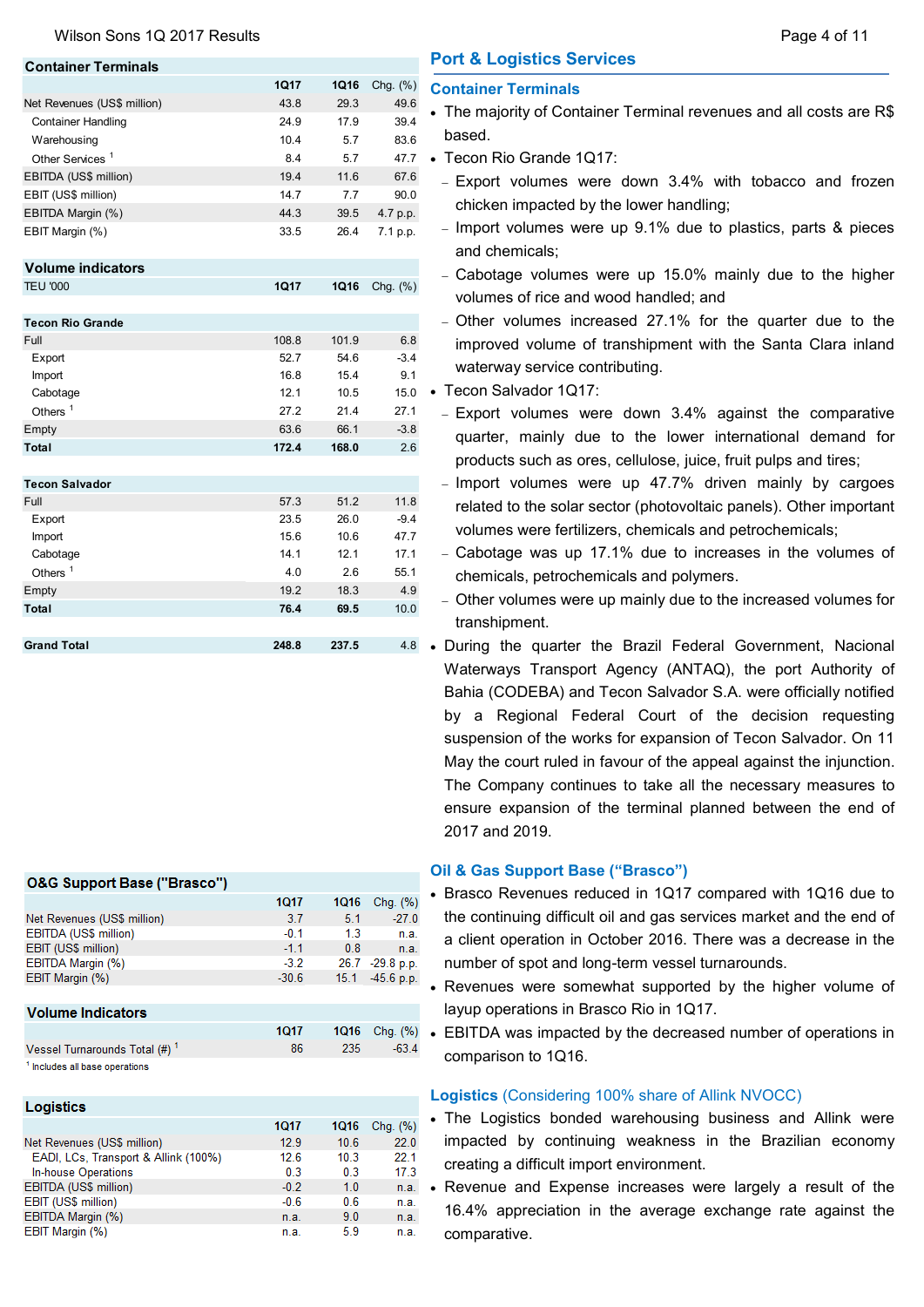### **Towage & Ship Agency**

**Offshore Support Vessels <sup>1</sup>**

|                                                                                                                               | <b>1Q17</b> | <b>1Q16</b> | Chg. $(\%)$ |
|-------------------------------------------------------------------------------------------------------------------------------|-------------|-------------|-------------|
| Net Revenues (US\$ million)                                                                                                   | 51.1        | 51.9        | $-1.5$      |
| Towage: Harbour Manoeuvres                                                                                                    | 46.6        | 41.2        | 12.9        |
| Towage: Special Operations                                                                                                    | 1.9         | 7.4         | $-74.7$     |
| Ship Agency                                                                                                                   | 2.7         | 3.3         | $-18.1$     |
| EBITDA (US\$ million)                                                                                                         | 22.9        | 25.0        | $-8.3$      |
| Towage                                                                                                                        | 22.6        | 24.0        | $-5.7$      |
| Ship Agency                                                                                                                   | 0.3         | 1.0         | $-73.1$     |
| EBIT (US\$ million)                                                                                                           | 16.2        | 19.8        | $-18.0$     |
| EBITDA Margin (%)                                                                                                             | 44.7        | 48.0        | $-3.3$ p.p. |
| EBIT Margin (%)                                                                                                               | 31.7        | 38.1        | $-6.4$ p.p. |
|                                                                                                                               |             |             |             |
| <b>Volume Indicators</b>                                                                                                      |             |             |             |
|                                                                                                                               | <b>1Q17</b> | 1Q16        | Chg. $(\%)$ |
| <b>Harbour Manoeuvres</b>                                                                                                     | 14,742      | 13,868      | 6.3         |
| Avg. Deadweights Attended ('000 tons) <sup>1</sup><br><sup>1</sup> From 2017t includes São Luis and Barra dos Coqueiros calls | 71.2        | 62.9        | 13.2        |

### US\$ Million **1Q17 1Q16** Chg. (%) **Net Revenues 17.3 14.7 17.5** Raw Materials (1.1) (0.8) -40.6 Employee benefits expense (6.0) (4.4) -35.6 Other Operational Expenses (1.9) (1.9) -3.9 Profit on disposal of PPE 0.0 (1.1) n.a. EBITDA 8.3 6.6 25.7 Depreciation & Amortisation (5.0) (4.5) -11.1 EBIT 3.3 2.1 57.3 Financial Revenues 0.2 0.2 -5.4 Financial Expenses (2.5) (2.8) 8.6 Exchange Gain/Loss on Translation <sup>2</sup> 1.0 2.4 -56.0 Profit before tax 1.9 1.8 4.9 Current Taxes (0.1) (0.1) 50.9 Deferred Taxes (1.6) (1.5) -11.7 Profit (WSL % Share of JV) 0.2 0.3 -2.2 EBITDA Margin (%) 48.0 44.9 3.1 p.p.

| <b>CAPEX</b>                                                                                                                                                 |            |            |             |
|--------------------------------------------------------------------------------------------------------------------------------------------------------------|------------|------------|-------------|
| <b>US\$ Million</b>                                                                                                                                          | 1017       | 1Q16       | Chq. $(\%)$ |
| <b>CAPEX</b>                                                                                                                                                 | 0.7        | 6.0        | $-89.0$     |
| <b>Net Debt</b>                                                                                                                                              |            |            |             |
| <b>US\$ Million</b>                                                                                                                                          | 31/03/2017 | 31/12/2016 | Chg. $(\%)$ |
| <b>Total Debt</b>                                                                                                                                            | 262.9      | 266.9      | $-1.5$      |
| (-) Cash Equivalents/Long-term investment                                                                                                                    | (8.5)      | (6.5)      | $-31.7$     |
| (=) Net Debt (Cash)                                                                                                                                          | 254.4      | 260.4      | $-2.3$      |
| Volume Indicators <sup>3</sup>                                                                                                                               |            |            |             |
|                                                                                                                                                              | 1017       | 1Q16       | Chq. $(\%)$ |
| # OSVs (end of period)                                                                                                                                       | 23         | 19         | 21.1        |
| # Days in Operation / Contract Days                                                                                                                          | 1.466      | 1.421      | 3.2         |
| Avg. Daily Rate (US\$)                                                                                                                                       | 23,567     | 20,691     | 13.9        |
| <sup>1</sup> Figures here presented are considered in a single line item in Income Statement and Balance Sheet<br><sup>2</sup> Translation of Monetary Items |            |            |             |

EBIT Margin (%) 18.9 14.1 4.8 p.p. Net Margin (%) 1.4 1.7 -0.3 p.p.

3 Considering total number of WSUT, of which Wilson Sons owns 50%

#### **Shipyards** 1017 1Q16 Chg. (%) Net Revenues (US\$ million) 6.2 4.9 27.6 EBITDA (US\$ million)  $0.6$  $(0.2)$ n a EBIT (US\$ million)  $(0.1)$  $(0.2)$ 43.1 EBITDA Margin (%) 95 n a n a EBIT Margin (%) n.a. n.a.  $n.a.$

## **Maritime Services**

## **Towage**

- Harbour manoeuvres were up when compared to 1Q16 due to better results in some ports with more tugboats in operation and higher volumes of manoeuvres for ships carrying ores and coal.
- Revenues were negatively impacted by the decreases in special operations. The revenues of oil and gas special operations decreased in 1Q17 when compared to 1Q16.
- Rent of tugs was lower with the March 2016 acquisition of six tugboats previously leased in the state of Pará. Delivery of six new towage vessels to the Wilsons fleet between 4Q15 and 4Q16 also reduced leasing requirements. EBITDA increased accordingly.

## **Offshore Support Vessels** (Considering 50% share of Joint Venture - "WSUT")

- The days in operation were up in 1Q17 compared to 1Q16 because the vessels Larus and Pinguim commenced long term contracts for six years during 2016. Albatroz, Fragata and Gaivota also started to operate during 2016.
- The average daily rate improved principally due to the appreciation of the Real in 1Q17 vs 1Q16 and the 2016 commencement of operations for the 5000 deadweight tonne vessels Larus and Pinguim, which have daily rates that are higher than the average of the fleet.
- Efforts to reduce costs have outweighed the stronger average R\$ in 1Q17 against the comparative resulting in a reduction for OPEX.

## **Shipyards**

- The Shipyard revenues were positively impacted by the stronger average exchange rate in the period and the phase of construction for third party shipbuilding activities.
- EBITDA was higher with improved revenues and diligent attention to costs.
- At the end of April 2017, the Shipyard order book consisted of six vessels for construction, including two ASD3212 tugboats for Wilson Sons and four tugboats for Saam Smit (to be delivered in 2017/2018); as well as nine dry-docking operations scheduled for 2017, including six tugboats and one PSV for Wilson Sons, and two tugboat for Saam Smit.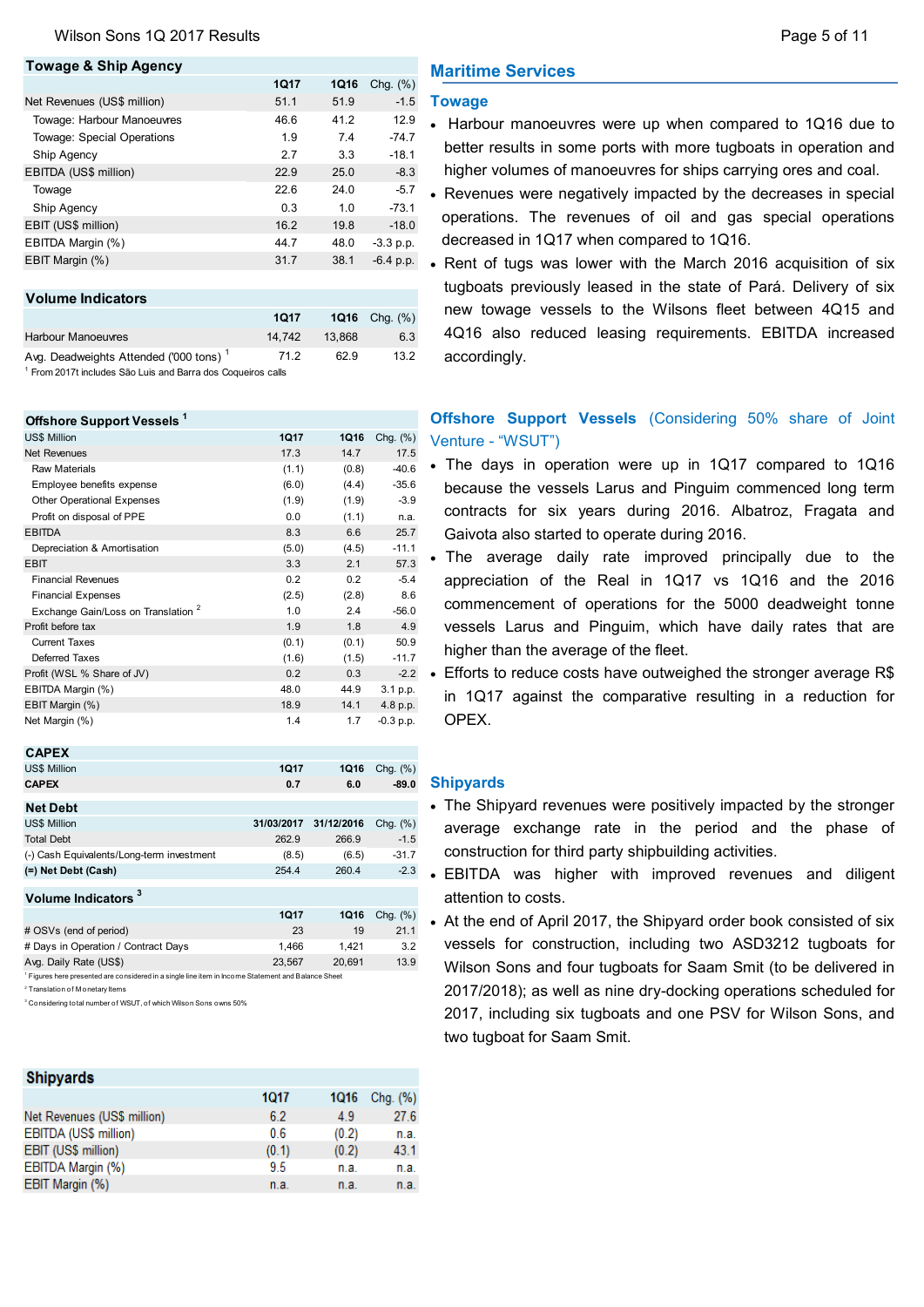

# Financial Highlights - US\$

| <b>Net Revenues</b>            |       |             |          |       |              |
|--------------------------------|-------|-------------|----------|-------|--------------|
| (US\$ millions)                | 1Q17  | 1Q16        | Chg. (%) | 4Q16  | Chg. (%)     |
| <b>Port Terminals</b>          | 47.5  | 34.3        | 38.3     | 43.0  | 10.4         |
| <b>Container Terminals</b>     | 43.8  | 29.3        | 49.6     | 38.8  | 12.9         |
| <b>Brasco</b>                  | 3.7   | 5.1         | $-27.0$  | 4.2   | $-12.9$      |
| Logistics                      | 12.9  | 10.6        | 22.0     | 11.9  | 8.0          |
| Towage                         | 51.1  | 51.9        | $-1.5$   | 55.9  | $-8.5$       |
| Towage                         | 48.4  | 48.6        | $-0.4$   | 52.3  | $-7.4$       |
| Ship Agency                    | 2.7   | 3.3         | $-18.1$  | 3.6   | $-24.5$      |
| Shipyard                       | 6.2   | 4.9         | 27.6     | 6.1   | 1.7          |
| <b>Net Revenues (IFRS)</b>     | 117.8 | 101.7       | 15.8     | 116.9 | 0.7          |
| Offshore Vessels (50%)         | 17.3  | 14.7        | 17.5     | 20.2  | $-14.5$      |
| <b>Net Revenues (Proforma)</b> | 135.0 | 116.4       | 16.0     | 137.2 | $-1.6$       |
|                                |       |             |          |       |              |
| <b>EBITDA</b>                  |       |             |          |       |              |
| (US\$ millions)                | 1Q17  | <b>1Q16</b> | Chg. (%) | 4Q16  | Chg. (%)     |
| <b>Port Terminals</b>          | 19.3  | 12.9        | 49.2     | 13.8  | 40.1         |
| <b>Container Terminals</b>     | 19.4  | 11.6        | 67.6     | 13.4  | 44.8         |
| <b>Brasco</b>                  | (0.1) | 1.3         | n.a.     | 0.4   |              |
| Logistics                      | (0.2) | 1.0         |          | (0.9) | n.a.<br>83.6 |
|                                |       |             | n.a.     |       |              |
| Towage                         | 22.9  | 25.0        | $-8.3$   | 29.3  | $-21.8$      |
| Towage                         | 22.6  | 24.0        | $-5.7$   | 27.1  | $-16.7$      |
| <b>Ship Agency</b>             | 0.3   | 1.0         | n.a.     | 2.1   | $-87.5$      |
| Shipyard                       | 0.6   | (0.2)       | n.a.     | 0.3   | 98.1         |
| Corporate                      | (7.1) | (4.3)       | $-64.8$  | (5.7) | $-24.2$      |
| <b>EBITDA (IFRS)</b>           | 35.5  | 34.4        | 3.3      | 36.7  | $-3.2$       |
| Offshore Vessels (50%)         | 8.3   | 6.6         | 25.7     | 11.1  | $-25.1$      |
| <b>EBITDA (Proforma)</b>       | 43.8  | 41.0        | 6.9      | 47.7  | $-8.3$       |
|                                |       |             |          |       |              |
| <b>EBIT</b>                    |       |             |          |       |              |
| (US\$ millions)                | 1Q17  | <b>1Q16</b> | Chg. (%) | 4Q16  | Chg. (%)     |
| <b>Port Terminals</b>          | 13.5  | 8.5         | 59.7     | 7.8   | 74.1         |
| <b>Container Terminals</b>     | 14.7  | 7.7         | 90.0     | 8.4   | 75.4         |
| <b>Brasco</b>                  | (1.1) | 0.8         | n.a.     | (0.6) | $-93.1$      |
| Logistics                      | (0.6) | 0.6         | n.a.     | (1.4) | 58.4         |
| Towage                         | 16.2  | 19.8        | $-18.0$  | 22.6  | $-28.1$      |
| Towage                         | 16.0  | 18.9        | $-15.0$  | 20.6  | $-22.0$      |
| <b>Ship Agency</b>             | 0.2   | 0.9         | $-80.0$  | 2.0   | $-90.9$      |
| Shipyard                       | (0.1) | (0.2)       | 43.1     | (0.0) | $-174.3$     |
| Corporate                      | (8.0) | (5.7)       | $-40.2$  | (6.5) | $-23.8$      |
| <b>EBIT (IFRS)</b>             | 21.1  | 23.0        | $-8.3$   | 22.5  | $-6.1$       |
| Offshore Vessels (50%)         | 3.3   | 2.1         | 57.3     | 6.5   | $-49.8$      |
| <b>EBIT (Proforma)</b>         | 24.3  | 25.1        | $-2.9$   | 29.0  | $-15.9$      |
|                                |       |             |          |       |              |
| <b>CAPEX</b>                   |       |             |          |       |              |
| (US\$ millions)                | 1Q17  | <b>1Q16</b> | Chg. (%) | 4Q16  | Chg. (%)     |
| <b>Port Terminals</b>          | 21.6  | 10.3        | 110.1    | 8.8   | 146.3        |
| <b>Container Terminals</b>     | 21.6  | 9.8         | 121.5    | 8.5   | 154.6        |
|                                |       |             |          |       |              |
|                                | 0.0   | 0.0         |          | 0.2   |              |
| <b>Brasco</b>                  | 0.0   | 0.5         | $-97.2$  | 0.3   | $-94.7$      |
| Logistics                      | 0.1   | 0.1         | 121.8    | 0.6   | $-80.5$      |
| Towage                         | 2.4   | 30.7        | $-92.3$  | 7.3   | $-67.8$      |
| Towage                         | 2.3   | 30.7        | $-92.4$  | 7.3   | $-68.0$      |
| <b>Ship Agency</b>             | 0.0   | 0.0         | 51.4     | 0.0   | 521.8        |
| Shipyard                       | 0.1   | 0.1         | $-31.5$  | 0.3   | $-81.8$      |
| Corporate                      | 0.3   | 0.2         | 49.4     | 0.6   | $-46.6$      |
|                                |       |             |          |       |              |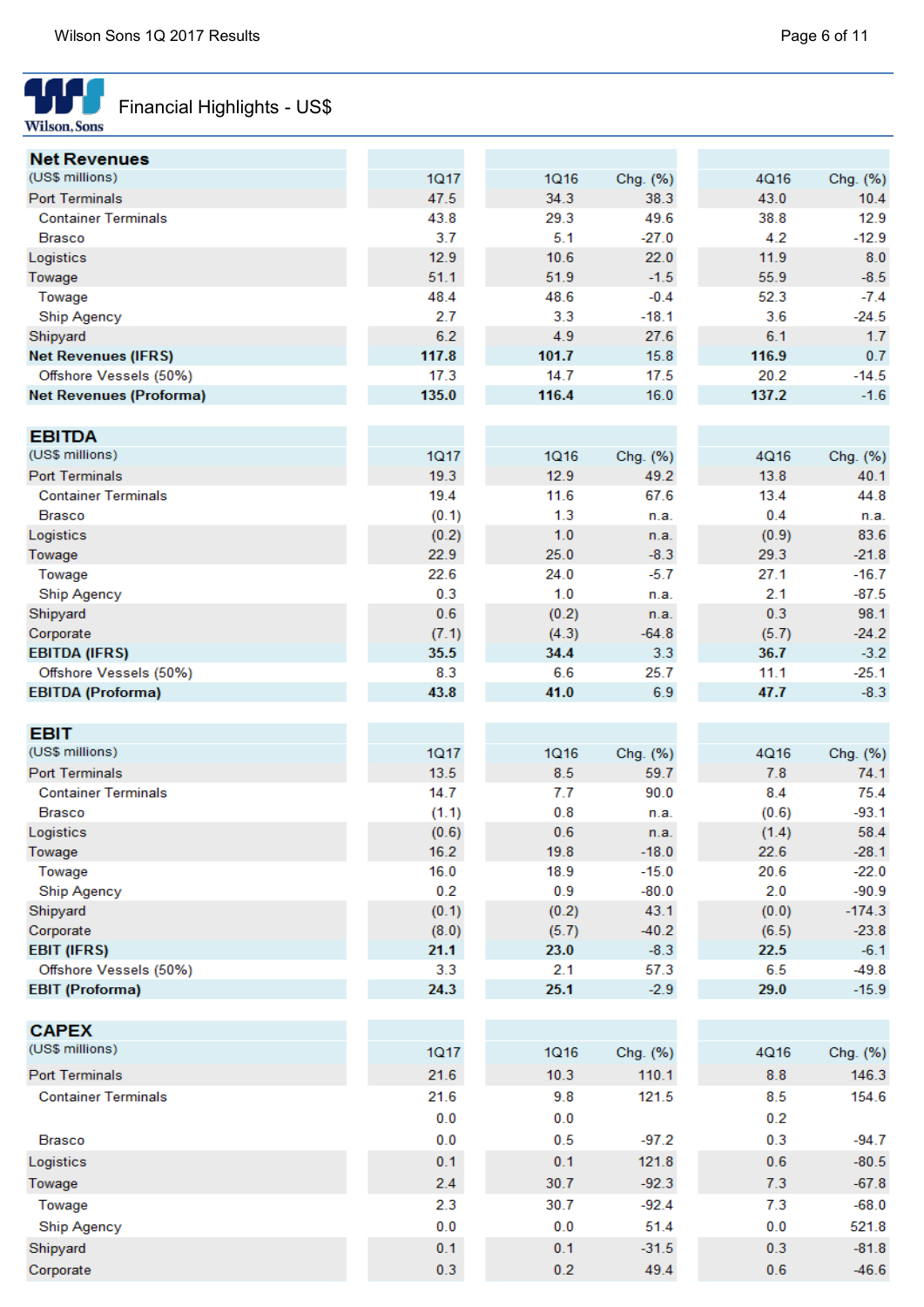

# Financial Highlights - R\$

| <b>Net Revenues</b>            |         |        |          |         |          |
|--------------------------------|---------|--------|----------|---------|----------|
| (R\$ millions)                 | 1Q17    | 1Q16   | Chg. (%) | 4Q16    | Chg. (%) |
| Port Terminals                 | 149,2   | 133,8  | 11,5     | 141,4   | 5,5      |
| <b>Container Terminals</b>     | 137,6   | 114,1  | 20,6     | 127,5   | 7,9      |
| <b>Brasco</b>                  | 11,6    | 19,7   | $-41,1$  | 13,9    | $-16,5$  |
| Logistics                      | 40,6    | 41,4   | $-2,0$   | 39,4    | 3,1      |
| Towage                         | 160,7   | 202,6  | $-20,7$  | 184,0   | $-12,7$  |
| Towage                         | 152,1   | 189,6  | $-19,8$  | 172,2   | $-11,6$  |
| Ship Agency                    | 8,6     | 13,0   | $-34,0$  | 11,9    | $-27,9$  |
| Shipyard                       | 19,5    | 18,9   | 3,1      | 19,8    | $-1,8$   |
| <b>Net Revenues (IFRS)</b>     | 370,0   | 396,8  | $-6,7$   | 384,6   | $-3,8$   |
| Offshore Vessels (50%)         | 54,3    | 57,3   | $-5,3$   | 66,7    | $-18,6$  |
| <b>Net Revenues (Proforma)</b> | 424,3   | 454,1  | $-6,6$   | 451,3   | $-6,0$   |
|                                |         |        |          |         |          |
| <b>EBITDA</b>                  |         |        |          |         |          |
| (R\$ millions)                 | 1Q17    | 1Q16   | Chg. (%) | 4Q16    | Chg. (%) |
| <b>Port Terminals</b>          | 60,6    | 50,4   | 20,2     | 45,0    | 34,8     |
| <b>Container Terminals</b>     | 61,0    | 45,1   | 35,1     | 43,7    | 39,4     |
| <b>Brasco</b>                  |         | 5,3    |          | 1,2     |          |
|                                | (0,4)   |        | n.a.     |         | n.a.     |
| Logistics                      | (0,5)   | 3,9    | n.a.     | (3,2)   | 85,7     |
| Towage                         | 71,8    | 97,4   | $-26,3$  | 96,3    | $-25,4$  |
| Towage                         | 71,0    | 93,6   | $-24,2$  | 89,4    | $-20,6$  |
| Ship Agency                    | 0,8     | 3,8    | n.a.     | 6,9     | $-88,1$  |
| Shipyard                       | 1,8     | (0,7)  | n.a.     | 1,0     | 89,4     |
| Corporate                      | (22, 2) | (16,7) | $-33,1$  | (18, 8) | $-17,9$  |
| <b>EBITDA (IFRS)</b>           | 111,6   | 134,4  | $-16,9$  | 120,2   | $-7,2$   |
| Offshore Vessels (50%)         | 26,0    | 25,5   | 2,2      | 36,6    | $-28,8$  |
| <b>EBITDA (Proforma)</b>       | 137,6   | 159,8  | $-13,9$  | 156,8   | $-12,2$  |
| <b>EBIT</b>                    |         |        |          |         |          |
| (R\$ millions)                 |         |        |          |         |          |
|                                | 1Q17    | 1Q16   | Chg. (%) | 4Q16    | Chg. (%) |
| Port Terminals                 | 42,6    | 33,1   | 28,7     | 25,3    | 68,6     |
| <b>Container Terminals</b>     | 46,1    | 30,1   | 53,3     | 27,2    | 69,6     |
| <b>Brasco</b>                  | (3,5)   | 3,0    | n.a.     | (1, 9)  | $-84,0$  |
| Logistics                      | (1,8)   | 2,6    | n.a.     | (4,6)   | 61,6     |
| Towage                         | 50,9    | 77,2   | $-34,1$  | 74,2    | $-31,4$  |
| I owage                        | 50,3    | 73,7   | $-31,7$  | 67,7    | -25,7    |
| Ship Agency                    | 0,6     | 3,5    | $-83,9$  | 6,5     | $-91,3$  |
| Shipyard                       | (0,4)   | (0, 8) | 53,8     | (0,1)   | $-155,5$ |
| Corporate                      | (25, 1) | (22,2) | $-13,1$  | (21, 3) | $-17,6$  |
| <b>EBIT (IFRS)</b>             | 66,3    | 90,0   | $-26,3$  | 73,4    | $-9,7$   |
| Offshore Vessels (50%)         | 10,2    | 7,8    | 31,4     | 21,5    | $-52,3$  |
| <b>EBIT (Proforma)</b>         | 76,5    | 97,7   | $-21,7$  | 94,9    | $-19,4$  |
|                                |         |        |          |         |          |
| <b>CAPEX</b><br>(R\$ millions) |         |        |          |         |          |
|                                | 1Q17    | 1Q16   | Chg. (%) | 4Q16    | Chg. (%) |
| Port Terminals                 | 67,4    | 40,9   | 65,0     | 29,0    | 132,4    |
| <b>Container Terminals</b>     | 67,4    | 38,7   | 74,0     | 28,0    | 140,3    |
| <b>Brasco</b>                  | $0,0$   | 2,1    | $-97,8$  | 1,0     | $-95,0$  |
| Logistics                      | 0,4     | 0,2    | 51,8     | 2,1     | $-81,6$  |
| Towage                         | 7,5     | 111,7  | $-93,3$  | 24,3    | $-69,3$  |
| Towage                         | 7,4     | 111,7  | $-93,4$  | 24,3    | $-69,6$  |
| Ship Agency                    | 0,1     | 0,1    | 20,8     | 0,0     | 495,4    |
| Shipyard                       | 0,2     | 0,2    | $-21,2$  | 0,9     | $-82,8$  |
| Corporate                      | 1,1     | 0,9    | 19,1     | 2,1     | $-49,7$  |
| <b>CAPEX (IFRS)</b>            | 76,5    | 153,9  | $-50,3$  | 58,4    | 30,9     |
| Offshore Vessels (50%)         | 2,0     | 21,8   | $-90,8$  | 8,2     | $-75,6$  |
| <b>CAPEX (Proforma)</b>        | 78,5    | 175,7  | $-55,3$  | 66,6    | 17,8     |

1 Corresponding to Wilson Sons 50% participation in Wilson Sons Ultratug Offshore and Atlantic Offshore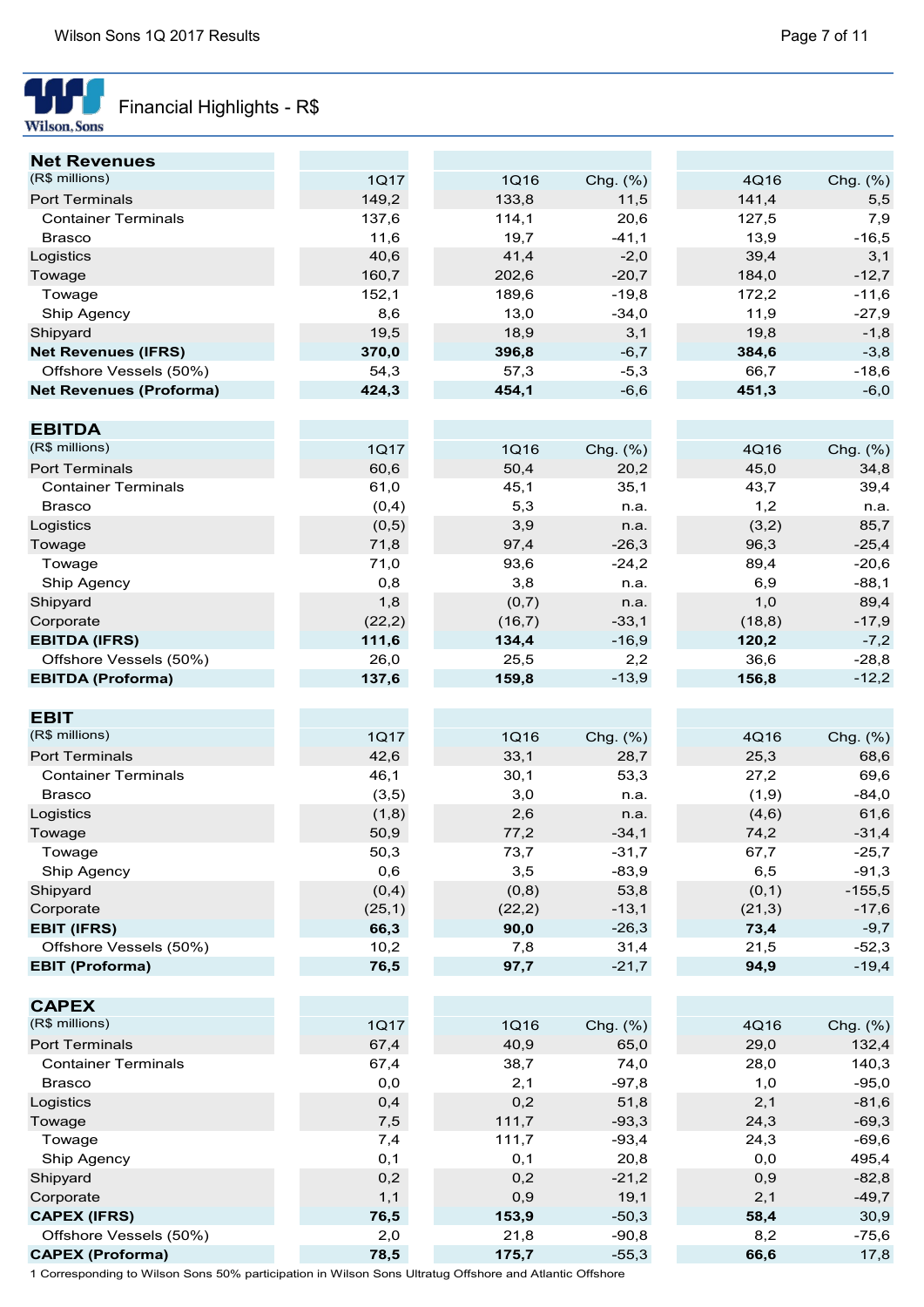

# Operational Highlights

| <b>Container Terminals</b>     | <b>Mar 17</b> | <b>Mar 16</b> | $Chg.$ $(\%)$ | 3M17   | 3M16   | Chg. (%) |
|--------------------------------|---------------|---------------|---------------|--------|--------|----------|
| Tecon Rio Grande (TEU '000)    |               |               |               |        |        |          |
| Full                           | 40.4          | 35.9          | 12.6          | 108.8  | 101.9  | 6.8      |
| Export                         | 19.4          | 20.3          | $-4.7$        | 52.7   | 54.6   | $-3.4$   |
| Import                         | 6.2           | 5.3           | 17.4          | 16.8   | 15.4   | 9.1      |
| Cabotage                       | 4.2           | 3.6           | 16.3          | 12.1   | 10.5   | 15.0     |
| Others*                        | 10.7          | 6.7           | 59.4          | 27.2   | 21.4   | 27.1     |
| Empty                          | 21.6          | 21.4          | 1.1           | 63.6   | 66.1   | $-3.8$   |
| Total                          | 62.1          | 57.3          | 8.3           | 172.4  | 168.0  | 2.6      |
| Tecon Salvador (TEU '000)      |               |               |               |        |        |          |
| Full                           | 20.8          | 19.0          | 9.6           | 57.3   | 51.2   | 11.8     |
| Export                         | 8.9           | 10.1          | $-11.8$       | 23.5   | 26.0   | $-9.4$   |
| Import                         | 5.2           | 3.8           | 36.1          | 15.6   | 10.6   | 47.7     |
| Cabotage                       | 4.9           | 4.0           | 22.5          | 14.1   | 12.1   | 17.1     |
| Others*                        | 1.9           | 1.1           | 68.2          | 4.0    | 2.6    | 55.1     |
| Empty                          | 5.5           | 7.4           | $-26.1$       | 19.2   | 18.3   | 4.9      |
| Total                          | 26.3          | 26.4          | $-0.4$        | 76.4   | 69.5   | 10.0     |
| Grand Total (Full)             | 61.3          | 54.9          | 11.6          | 166.1  | 153.1  | 8.5      |
| Grand Total (Empty)            | 27.1          | 28.8          | $-5.9$        | 82.8   | 84.4   | $-1.9$   |
| <b>Grand Total</b>             | 88.4          | 83.7          | 5.6           | 248.8  | 237.5  | 4.8      |
| * Shifting and Transhipment    |               |               |               |        |        |          |
| <b>Towage</b>                  | <b>Mar 17</b> | <b>Mar 16</b> | Chg. $(\%)$   | 3M17   | 3M16   | Chg. (%) |
| # of Harbour Manoeuvres        | 5,157         | 4,783         | 7.8           | 14,742 | 13,868 | 6.3      |
| Avg. Deadweights ('000 tons) * | 69.5          | 63.7          | 9.2           | 71.2   | 62.9   | 13.3     |

\* As of 2017 the company includes deadweights of its joint venture

| <b>Offshore Vessels*</b>                             | <b>Mar 17</b> | <b>Mar 16</b> | Chq. $(\%)$ | 3M17  | 3M16  | Chg. $(\%)$ |
|------------------------------------------------------|---------------|---------------|-------------|-------|-------|-------------|
| # Own OSVs - End of period                           | 23            | 19.           | 21.1        | 23    | 19    | 21.1        |
| # Own OSV Days in Operation/<br><b>Contract Days</b> | 502           | 514           | $-2.4$      | 1.466 | 1.421 | 3.2         |

\* Considering total number of WSUT, of which Wilson Sons owns 50%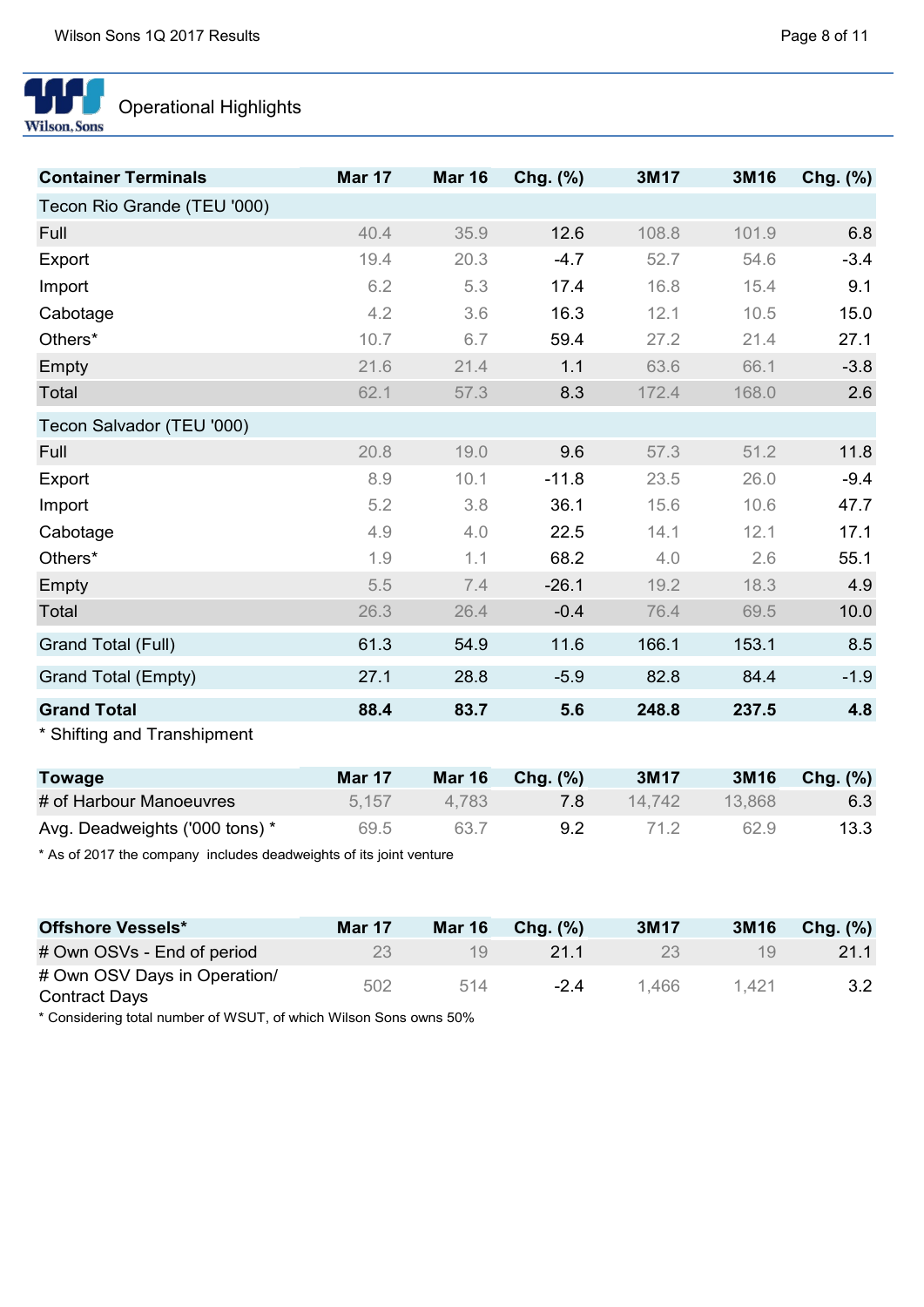## WILSON SONS LIMITED

## Consolidated statement of profit or loss and other comprehensive income For the period ended 31 March 2017 and 2016 (*Amounts expressed in thousands of U.S. Dollars and Brazilian Reais, unless otherwise noted*)

|                                                                | 31/03/2017 | 31/03/2016 | 31/03/2017 | 31/03/2016 |
|----------------------------------------------------------------|------------|------------|------------|------------|
|                                                                | US\$       | US\$       | R\$        | R\$        |
| Revenue                                                        | 117,753    | 101,710    | 370,009    | 396,756    |
| Raw materials and consumables used                             | (8,938)    | (8,963)    | (28,092)   | (34, 864)  |
| Employee benefits expense                                      | (40, 969)  | (30, 305)  | (128, 741) | (118,064)  |
| Depreciation and amortisation expenses                         | (14, 427)  | (11, 374)  | (45, 342)  | (44, 400)  |
| Other operating expenses                                       | (32, 475)  | (27, 931)  | (102, 025) | (108, 887) |
| Profit (loss) on disposal of property, plant and equipment     | 142        | (142)      | 443        | (590)      |
| Results from operating activities                              | 21,086     | 22,995     | 66,252     | 89,951     |
| Share of result of joint ventures                              | 246        | 251        | 788        | 430        |
| Finance income                                                 | 3,686      | 9,651      | 11,716     | 35,712     |
| Finance costs                                                  | (3, 777)   | (3,843)    | (11, 937)  | (14,690)   |
| Exchange gain on translation                                   | 2,748      | 4,180      | 8,850      | 14,980     |
| Profit before tax                                              | 23,989     | 33,234     | 75,669     | 126,383    |
| Income tax expense                                             | (9,069)    | (11, 282)  | (28, 418)  | (43, 915)  |
| Profit for the period                                          | 14,920     | 21,952     | 47,251     | 82,468     |
| Profit for the period attributable to:                         |            |            |            |            |
| Owners of the Company                                          | 14,536     | 21,927     | 46,051     | 82,365     |
| No-controlling interests                                       | 384        | 25         | 1,200      | 103        |
|                                                                | 14,920     | 21,952     | 47,251     | 82,468     |
| Other comprehensive income                                     |            |            |            |            |
| Items that will never affect the profit or loss                |            |            |            |            |
| Exchange differences on translating                            | 5,879      | 15,283     | (27, 745)  | (96, 337)  |
| Items that are or may be reclassified to profit or loss        |            |            |            |            |
| Effective portion of changes in fair value of cash flow hedges | 369        | 328        | 1,165      | 1,009      |
| Total comprehensive income for the period                      | 21,168     | 37,563     | 20,671     | (12, 860)  |
| Total comprehensive income for the period attributable to:     |            |            |            |            |
| Owners of the Company                                          | 20,728     | 37,474     | 19,349     | (12, 925)  |
| Non-controlling interests                                      | 440        | 89         | 1,322      | 65         |
|                                                                | 21,168     | 37,563     | 20,671     | (12, 860)  |
| Earnings per share from continuing operations                  |            |            |            |            |
| Basic (cents per share)                                        | 20.43c     | 30.82c     | 64.73c     | 115.77c    |
| Diluted (cents per share)                                      | 19.65c     | 29.71c     | 62.26c     | 111.62c    |
|                                                                |            |            |            |            |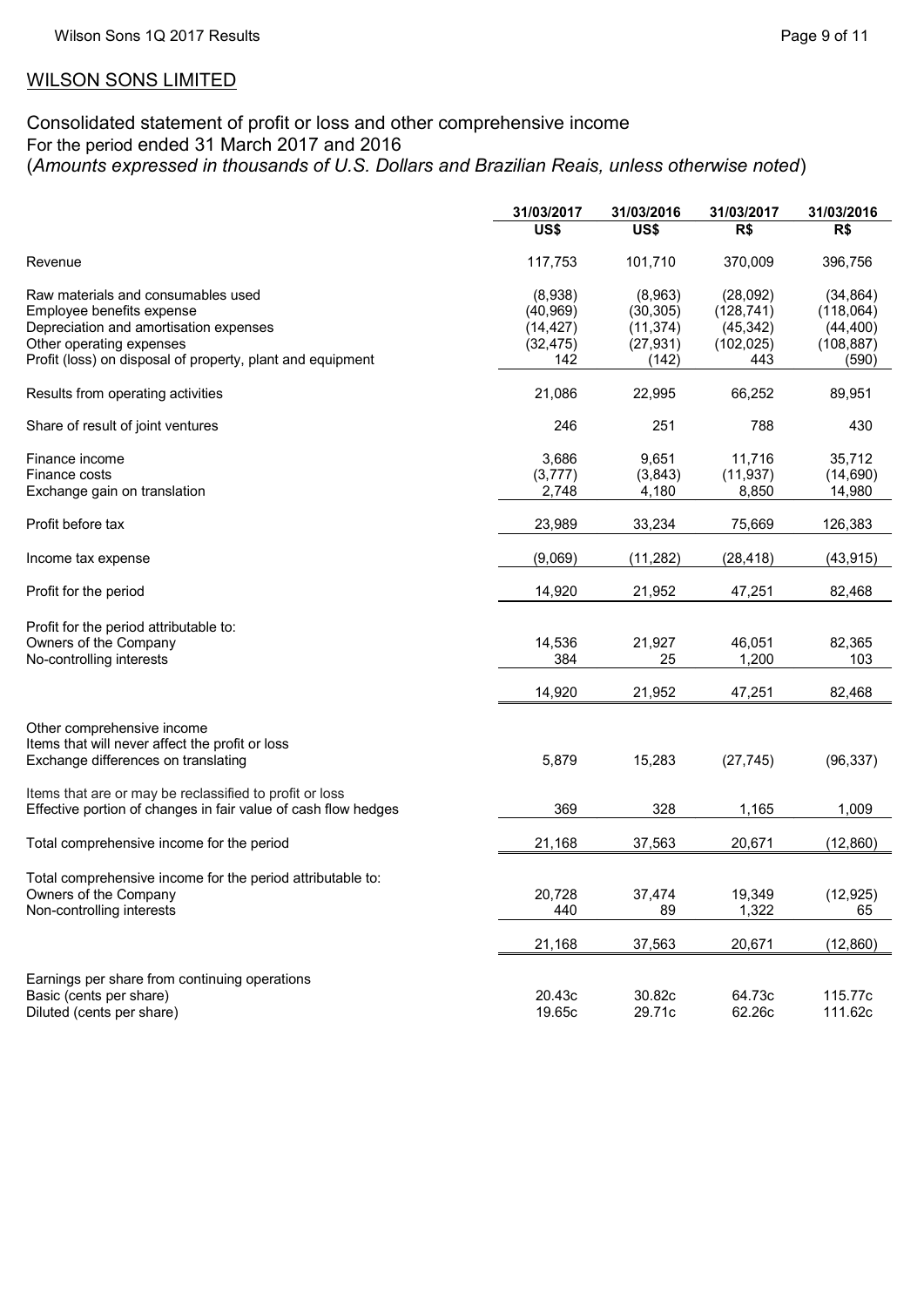# WILSON SONS LIMITED

## Consolidated statement of financial position For the period ended 31 March 2017 and 2016 (*Amounts expressed in thousands of U.S. Dollars and Brazilian Reais, unless otherwise noted*)

|                                              | 31/03/2017  | 31/12/2016 | 31/03/2017  | 31/12/2016 |
|----------------------------------------------|-------------|------------|-------------|------------|
|                                              | US\$        | US\$       | R\$         | R\$        |
|                                              | (Unaudited) |            | (Unaudited) |            |
| <b>Assets</b>                                |             |            |             |            |
|                                              |             |            |             |            |
| Non-current assets                           |             |            |             |            |
|                                              |             |            |             |            |
| Goodwill                                     | 31,164      | 30,607     | 98,740      | 99,751     |
| Other intangible assets                      | 30,622      | 30,444     | 97,023      | 99,220     |
| Property, plant and equipment                | 664,829     | 646,922    | 2,106,444   | 2,108,383  |
| Deferred tax assets                          | 27,492      | 29,055     | 87,107      | 94,693     |
| Investment in joint ventures                 | 22,607      | 22,230     | 71,628      | 72,450     |
| Other trade receivables                      | 53,655      | 55,070     | 170,001     | 179,479    |
|                                              |             |            |             |            |
| Other non-current assets                     | 14,391      | 13,408     | 45,597      | 43,698     |
|                                              |             |            |             |            |
| Total non-current assets                     | 844,760     | 827,736    | 2,676,540   | 2,697,674  |
|                                              |             |            |             |            |
| <b>Current assets</b>                        |             |            |             |            |
|                                              |             |            |             |            |
| Inventories                                  | 18,682      | 15,427     | 59,192      | 50,278     |
| Operational trade receivables                | 53,003      | 54,247     | 167,934     | 176,797    |
| Other trade receivables                      | 28,583      | 27,018     | 90,563      | 88,053     |
| Short-term investments                       | 35,900      | 37,400     | 113,746     | 121,890    |
| Cash and cash equivalents                    | 82,112      | 75,001     | 260,164     | 244,436    |
|                                              |             |            |             |            |
|                                              |             |            |             |            |
| Total current assets                         | 218,280     | 209,093    | 691,599     | 681,454    |
|                                              |             |            |             |            |
| Total assets                                 | 1,063,040   | 1,036,829  | 3,368,139   | 3,379,128  |
|                                              |             |            |             |            |
|                                              |             |            |             |            |
| <b>Equity and liabilities</b>                |             |            |             |            |
|                                              |             |            |             |            |
| Capital and reserves                         |             |            |             |            |
| Share capital                                | 9,905       | 9,905      | 26,815      | 26.815     |
| Capital reserves                             | 89,196      | 89,196     | 187,817     | 187,817    |
|                                              |             |            |             |            |
| Profit reserve and derivatives               | 430         | 61         | 237         | (928)      |
| Share options                                | 10,385      | 9,790      | 24,901      | 23,461     |
| Retained earnings                            | 477,630     | 463,094    | 1,108,155   | 1,062,104  |
| <b>Translation reserve</b>                   | (50, 505)   | (56, 328)  | 353,640     | 381,507    |
|                                              |             |            |             |            |
|                                              |             |            |             |            |
| Equity attributable to owners of the Company | 537,041     | 515,718    | 1,701,565   | 1,680,776  |
| Non-controlling interests                    | 1,210       | 770        | 3,832       | 2,510      |
|                                              |             |            |             |            |
| Total equity                                 | 538,251     | 516,488    | 1,705,397   | 1,683,286  |
|                                              |             |            |             |            |
| Non-current liabilities                      |             |            |             |            |
| Bank loans                                   | 326,053     | 325,750    | 1,033,066   | 1,061,651  |
|                                              |             |            |             |            |
| Deferred tax liabilities                     | 49,261      | 48,974     | 156,079     | 159,611    |
| Derivatives                                  | 751         | 1,182      | 2,380       | 3,852      |
| Post-employment benefits                     | 685         | 648        | 2,170       | 2,111      |
| Provisions for tax, labour and civil risks   | 22,399      | 20,037     | 70,969      | 65,303     |
|                                              |             |            | 2,690       | 3,536      |
| Obligations under finance leases             | 849         | 1,085      |             |            |
|                                              |             |            |             |            |
| Total non-current liabilities                | 399,998     | 397,676    | 1,267,354   | 1,296,064  |
|                                              |             |            |             |            |
| <b>Current liabilities</b>                   |             |            |             |            |
| Operational trade payables                   | 51,262      |            | 162,418     | 159,833    |
|                                              |             | 49,042     |             |            |
| Other trade payables                         | 16,478      | 18,621     | 52,210      | 60,687     |
| Derivatives                                  | 687         | 712        | 2,178       | 2,322      |
| <b>Current tax liabilities</b>               | 3,000       | 3,299      | 9,504       | 10,751     |
| Obligations under finance leases             | 1,248       | 1,211      | 3,954       | 3,947      |
|                                              |             |            | 165,124     | 162,238    |
| Bank loans                                   | 52,116      | 49,780     |             |            |
|                                              |             |            |             |            |
| <b>Total current liabilities</b>             | 124,791     | 122,665    | 395,388     | 399,778    |
|                                              |             |            |             |            |
| <b>Total liabilities</b>                     | 524,789     | 520,341    | 1,662,742   | 1,695,842  |
|                                              |             |            |             |            |
| Total equity and liabilities                 | 1,063,040   | 1,036,829  | 3,368,139   | 3,379,128  |
|                                              |             |            |             |            |
|                                              |             |            |             |            |